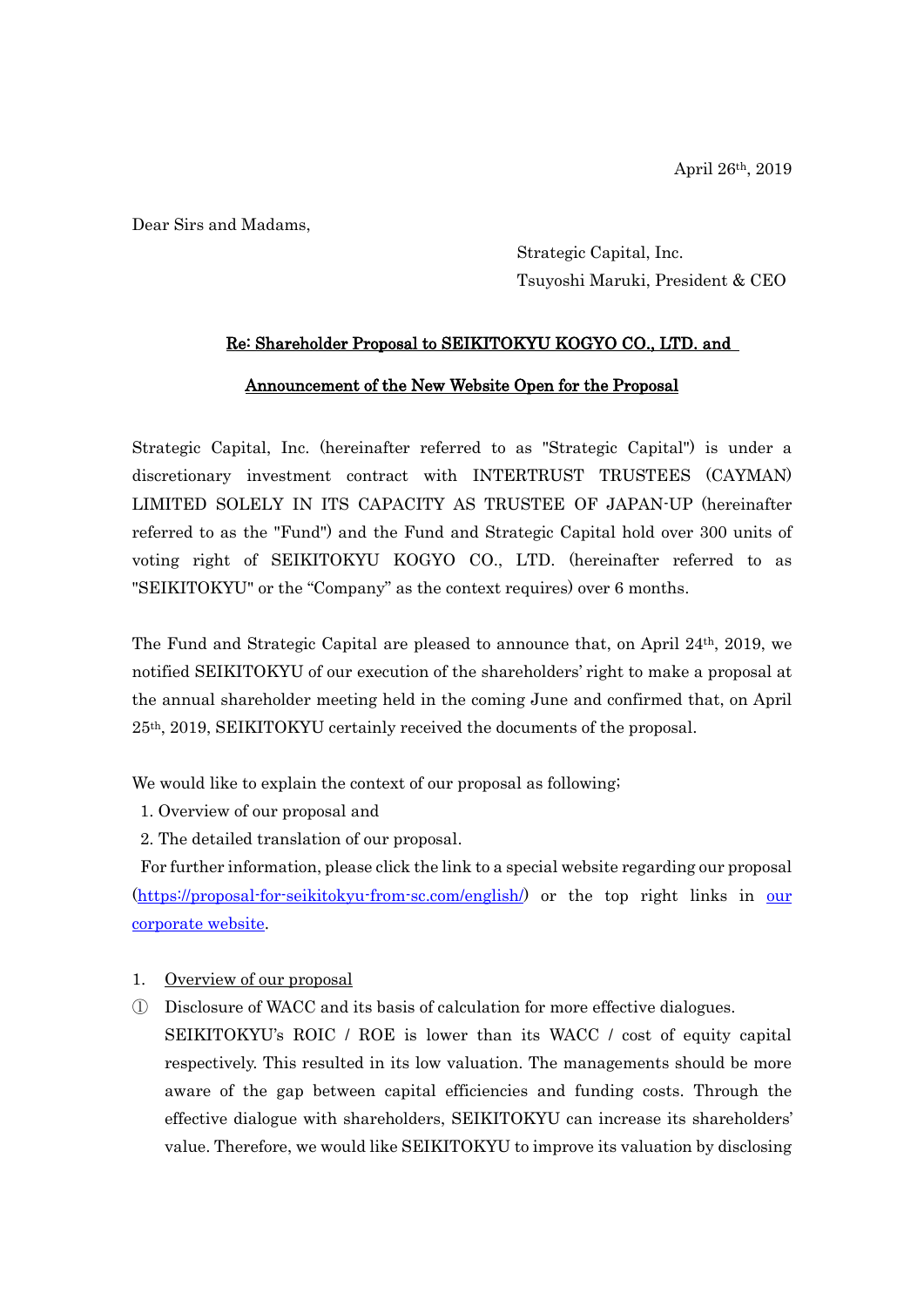WACC and its basis of calculation.

- ② Increase of dividend to achieve 100% payout ratio. SEIKITOKYU's target of total return ratio is 30%. If such current policy regarding shareholders return continues, it is inevitable to cause decline of ROE in the future. To prevent this, we would like SEIKITOKYU to achieve 100% payout ratio.
- ③ Establishment of Independent Investigation Committee to reduce cost of capital. On March 2019, SEIKITOKYU announced that it may be going to pay 4.3 bil surcharge for the antitrust violation. SEIKITOKYU has committed antitrust violations several times before and set the recurrence prevention measures. As such measures had not worked, SEIKITOKYU could not apply for the leniency program of the Japan Fair Trade Commission whereby companies that provide information about a cartel in which they participated might receive full immunity from surcharge. Therefore, we would like SEIKITOKYU to establish an independent investigation committee in order to reduce the recurrence risk and lower the cost of capital.

# 2. The detailed translation of our proposal

① Revision of the provisions of articles with regard to disclosure of cost of capital The following Chapter and Article shall be newly added to the current Articles of Incorporation.

#### CHAPTER VII. COST OF CAPITAL

(Disclosure of Cost of Capital)

Article 42. The Company shall disclose, in the Corporate Governance Report (hereinafter referred to as "Report") which it submits to the Financial Instruments Exchange, its Weighted Average Cost of Capital and its basis of calculation which it comprehends at the point of within 1 month before the submittal of the Report.

- ② Appropriation of Surplus
- (1) Type of dividend

Cash

(2) Allocation and the total amount of dividends

The amount obtained by deducting the amount of dividend payment from surplus per common share of the Company which will be proposed by the Board of Directors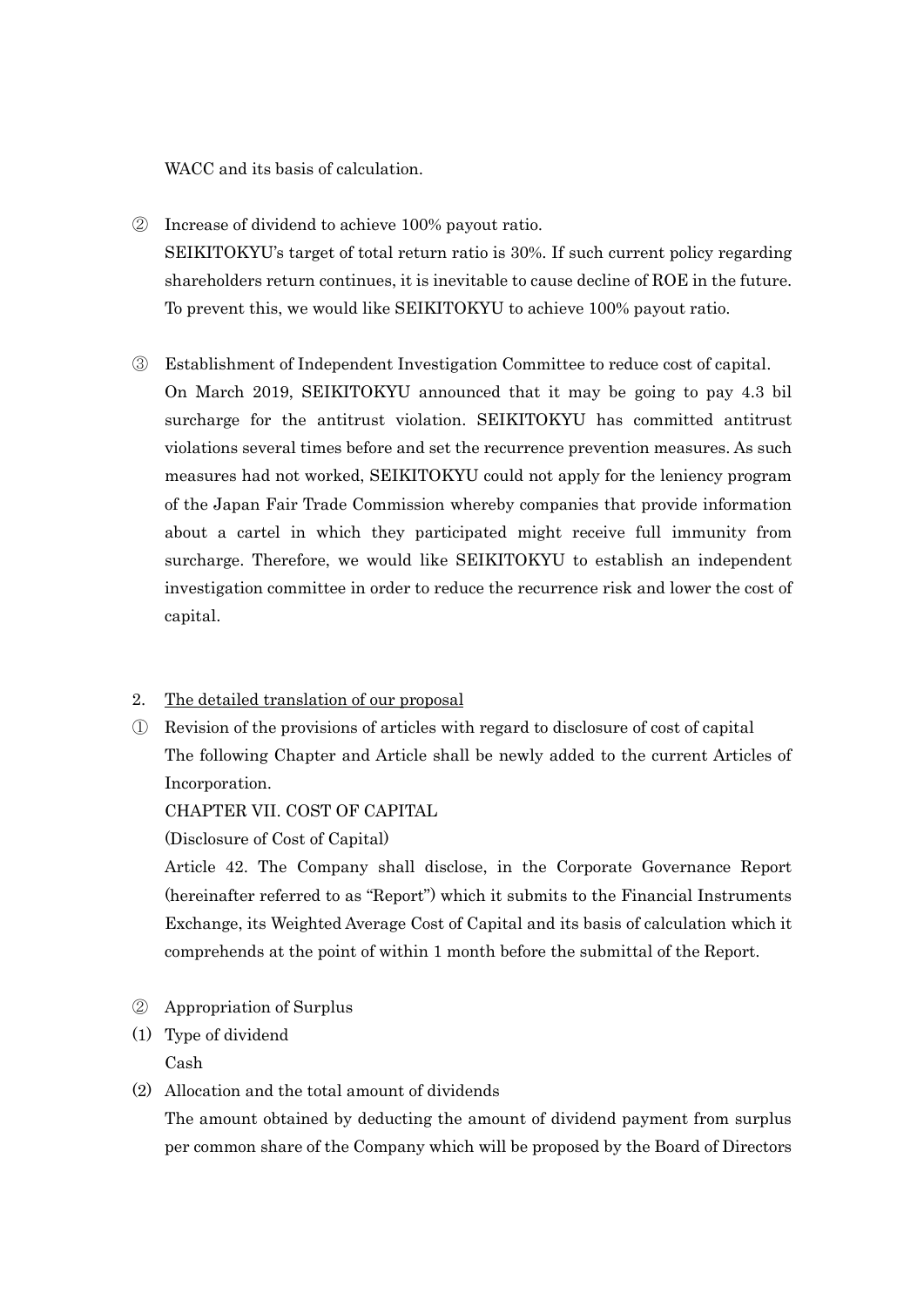of the Company at the 70th Annual General Meeting of Shareholders and approved thereat, from JPY74.

In case Earnings Per Share rounded down to the nearest integer in 70th fiscal period (hereinafter referred to as "actual EPS") is different form JPY74, JPY74 in the previous paragraph shall be replaced with actual EPS.

The total amount of dividends is calculated by multiplying the dividend amount per the one common stock described above by the number of shares subject to dividend payment as of March 31, 2019.

(3) Effective date of dividend payment from surplus

The day after the date of the Annual General Meeting of Shareholders to be held in June 2019.

If the Board of Directors of the Company submits the proposal on appropriation of surplus at the 70th Annual General Meeting of Shareholders, this proposal will be submitted to make an additional proposal separately from such proposal.

③ Revision of the provisions of articles with regard to Independent Investigation Committee

The following Chapter, Article and Supplementary Provision shall be newly added to the current Articles of Incorporation. And When the first proposal regarding Chapter VII Article 42 above is not approved, this proposal regarding CHAPTER VIII shall be replaced with CHAPTER VII and the number of article 43 and thereafter move up sequentially.

#### CHAPTER VIII. INDEPENDENT INVESTIGATION COMMITTEE

Article 43. The Company shall establish the Independent Investigation Committee (hereinafter referred to as "Committee") that conforms to the guideline (except those specified by following Article) prescribed by the Japan Federation of Bar Association on July 15th, 2010 as an advisory organization for the board of directors in the event that the Company commit or is suspected to commit a crime, violate the law or commit a misconduct which may elicit social disapproval and significantly influence on the investment decisions of investors (hereinafter referred to as "scandal").

Article 44. The Committee members are appointed by agreement of outside directors and outside auditors in each case the Committee is established.

- ii. The Committee shall be composed of 3 or more Committee members.
- iii. More than 1 member shall be selected from the candidates recommended by a